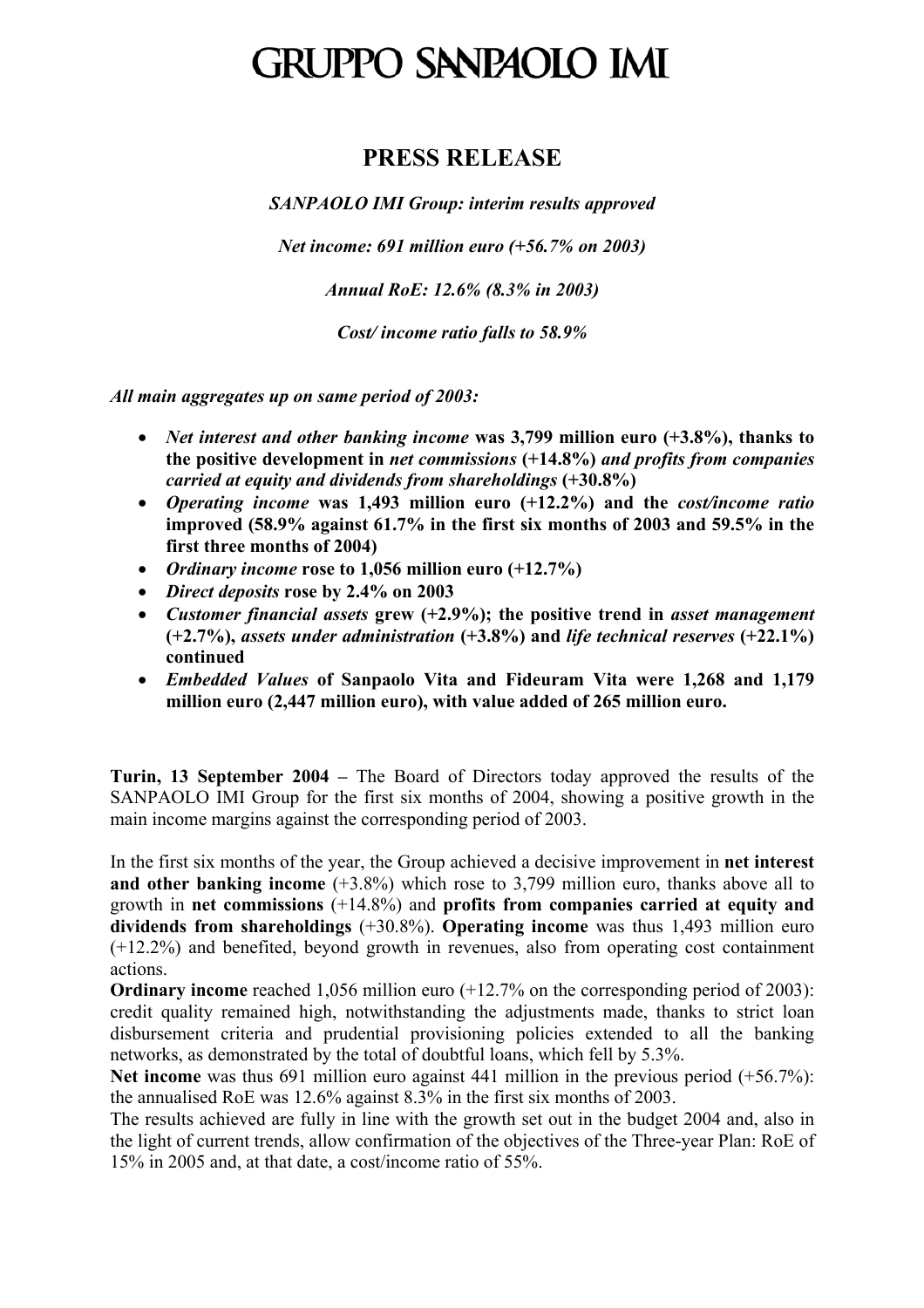∗∗∗

Group **net interest and other banking income** was 3,799 million euro, mainly due to the positive performance in commission income.

**Net interest income** in the first six months of 2004 was 1,811 million euro: the reduction of 2.4% on the corresponding period of last year was substantially due to the deterioration in total spreads, attributable to the fall in interest rates (three-month Euribor averaged down 46 basis points) and lower returns from fund imbalances, mitigated by the contribution generated by volumes.

Net loans to customers at the end of June 2004 were 122.7 billion euro, down 1% on an annual basis, but slightly higher from the beginning of the year  $(+0.2\%)$ . The annual change is substantially due to the fall of 14% in short-term financings. The reduction was, in fact, only partially compensated for by the positive movement in medium- and long-term loan, which grew 7.3% on annual basis.

In medium- and long- term loans, the good performance in retail loans (2 billion euro in mortgage loans disbursed by the domestic banking networks, up 17.4% on the first half of 2003) continued, while loans to public works and infrastructure were substantially unchanged (the total of secured loans from Banca OPI was 18 billion euro at the end of the period).

**Direct deposits** were approximately 135.6 billion euro, up 2.4% on an annual basis and 2.9% from the beginning of the year.

Group domestic market share was 10.4% in loans and 10.2% in direct deposits.

Group **net commissions** in the first six months of 2004 were 1,602 million euro, up 14.8% on the corresponding period of the previous year. This was the result of good revenue performance in all sectors. In particular, growth was led by management, trading and consultancy  $(+15.8\%)$ , thanks to performance in asset management  $(+19.4\%)$ . Commissions from asset management in the first half represented more than 50% of the total and were up 132 million on the same period of 2003. This is due to the positive performance effect, and to customers' choosing a product mix more directed to mutual funds in equities and life policies. Traditional banking areas such as financings and guarantees (+38.5%) and deposit and current accounts (+10%) also achieved very good results.

**Customer financial assets** were approximately 374 billion euro, up 1.6% from the beginning of the year and 2.9% on the corresponding period of 2003.

**Indirect deposits** were 238.4 billion euro, up 3.1% on the end of 2003, due to growth in both asset management and administration: both benefited from positive performance in financial markets, which was reflected in the revaluation of the stock. In particular, the development in **asset management** (+2.7 from the end of 2003) was determined by both the net inflow from the distribution networks in assurance, and the revaluation of assets under management, which compensated for the disinvestments from mutual funds. In the 12 months there was a repositioning inside the mutual fund sector towards equity funds, whose share rose from 20.4% to 25.4%, while other categories of funds fell.

The stock of assets under management was almost 144 billion euro at the end of June.

The SANPAOLO IMI Group continues to hold the prime position in domestic mutual funds with a market share of 20.7%.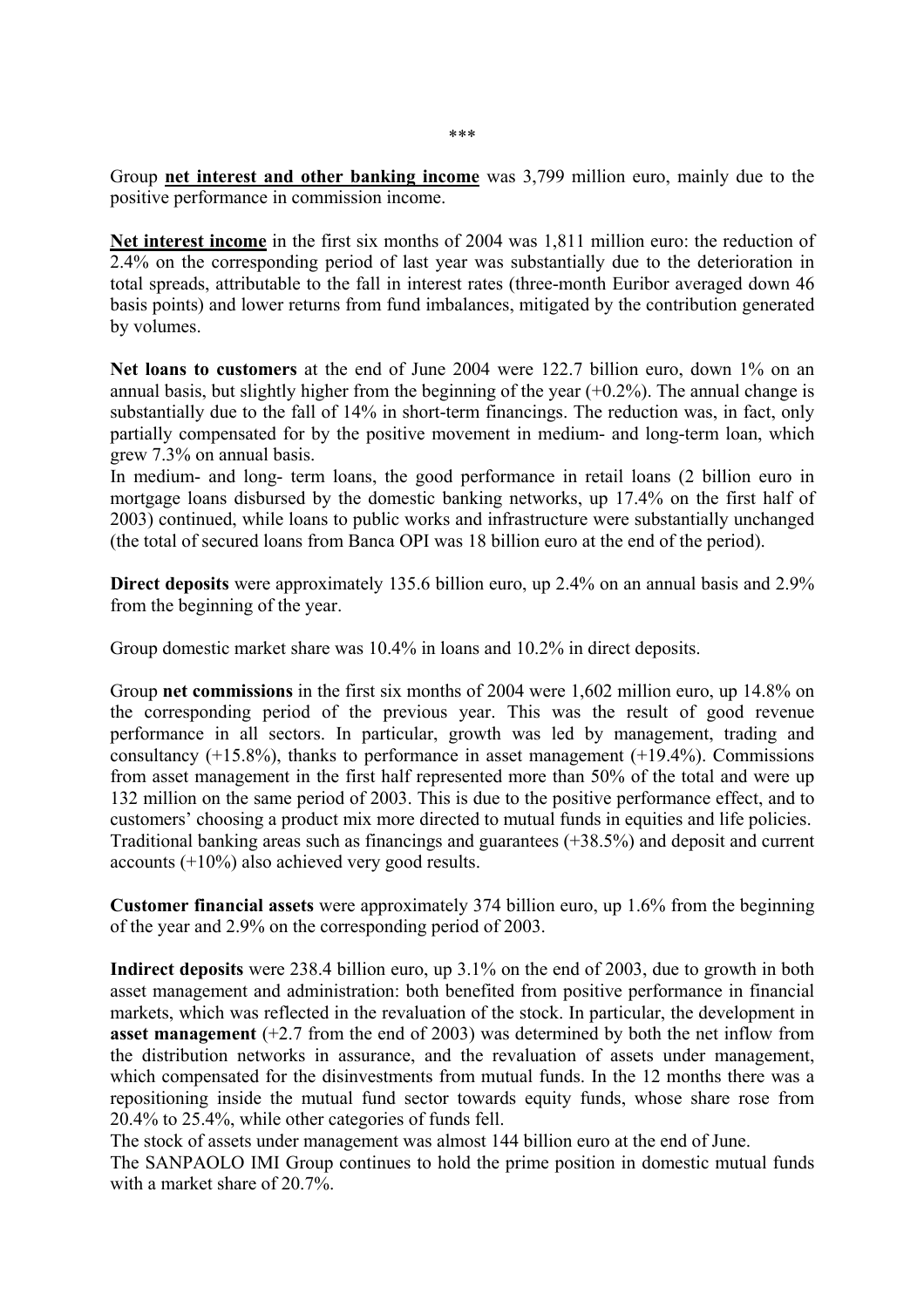Life technical reserves confirmed the growth already shown in 2003 (+22.1% on the end of June 2003 and +8.5% from the beginning of the year): life assurance products represented one of customers' preferred forms of investment, showing a renewed interest in traditional policies, where the Group's offer has recently been upgraded. Net inflow from the distribution networks in the first six months was 2,4 billion euro and took life technical reserves to 36.4 billion euro.

**Assets under administration** were 94.6 billion euro (+3.8% on an annual basis, +2.1% from the beginning of the year).

Good performance in the life sector was reflected not only in net commissions, but also in **profits from companies carried at equity and dividends from shareholdings** (191 million euro, +30.8% on the same period of 2003): Sanpaolo Vita and its subsidiary Sanpaolo Life in fact achieved net income of 63 million euro and Fideuram Vita 41 million euro. The growth in embedded value of the assurance business, the sum of net worth adjusted to market prices and the existing portfolio, was even more clear: the creation of embedded value in the six months was 141 million euro, taking the totals to 1,268 and 1,179 million euro respectively for Sanpaolo AM and Banca Fideuram.

**Profits from financial transactions and dividends from shares** were 195 million euro against 263 in the first six months of 2003 (-25.9%): the result shows the reduction in trading in securities, foreign exchange and derivatives and the reduction in profits of IMI Investimenti as a result of the realignment of certain shareholdings in the dealing portfolio to market prices.

**Operating income** in the first six months was 1,493 million euro, up 12.2% from the end of june 2003, thanks also to an attentive policy of cost containment.

**Administrative expenses** were 2,258 million euro, down (-0.4%) on the first six months of 2003: in particular, personnel expenses (1,388 million euro) fell by 1.6% thanks to actions to optimise personnel through the rationalization of the corporate centres and integration of the distribution networks. The reduction in personnel, effected through departure incentive initiatives, and through the "Fondo di Solidarietà", more than compensated for the ordinary movement in remuneration, which includes the estimated charge for the renewal of the CCNL.

In the first six months of 2004 departure incentive initiatives led to a fall in Group personnel of 1,170, 1,000 through the "Fondo di Solidarietà" and 170 through early retirement: on average Group employee numbers fell by 3.9% on the first half of 2003.

Other administrative expenses were 738 million euro (+1.8% on 2003): IT expenses, which represent approximately 28% of the total, were in line with 2003, benefiting from the processes of IT integration of the bank networks undertaken by the Group.

The cost/income ratio in the first half of 2004 was 58.9%, down almost 3 percentage points on the corresponding period of 2003.

The **amortisation of merger good will and positive differences arising on consolidation and net equity** were 72 million euro (-10% against June 2003).

**Provisions and net adjustments to loans and financial fixed assets** were 365 million euro, against 314 million in the first six months of 2003, up by 16.2%.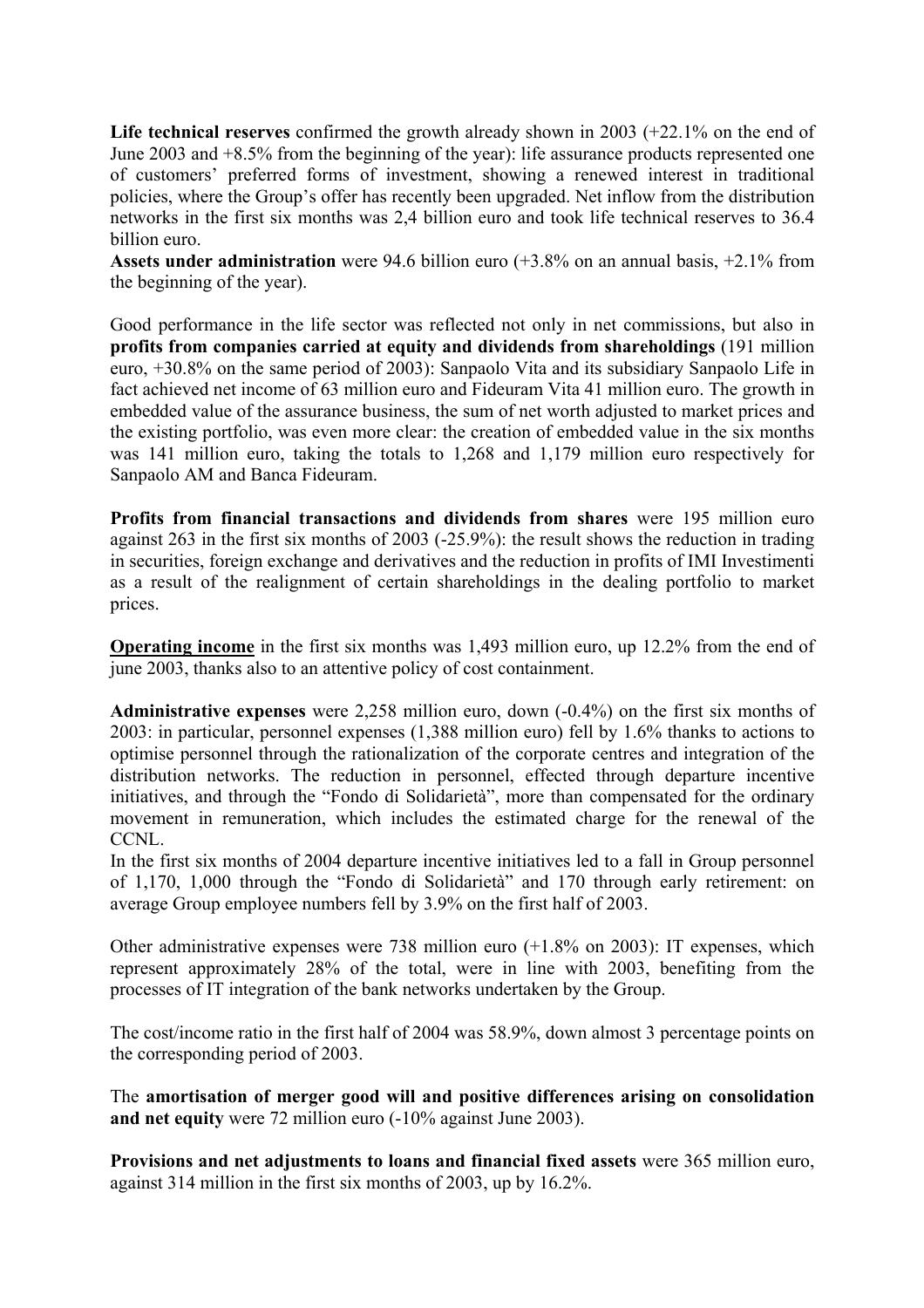The net flow includes 78 million euro for **provisions for risks and charges** (63 million in 2003) and 267 million euro for **provisions and adjustments for credit risks** (170 million in 2003, +57.1%): the number is derived from presumed realisable value of specific positions included in doubtful loans.

The net flow also includes 20 million euro in **net adjustments to financial fixed assets**  (against 81 million in the first six months 2003, -75.3%) and include: the writeback of the shareholding in SCH (92 million euro), a prudent adjustment on CDC Ixis (50 million euro) and a value adjustment related to Hutchison 3G Italia (61 million euro).

In the first six months of 2004 the Group general reserve was 1,129 million euro (against 1,102 at December 2003), 0,9% of the performing loan portfolio: this coverage level is held to represent a correct balance between the high credit quality of the portfolio and the instability of the economic outlook. The reserve includes the potential loss attributable to the commitment associated with the convertible loan to the FIAT group, estimated at 136 million euro.

Compared to the first six months of 2003 **net non-performing loans** fell by 1.6% (1,202 million euro against 1,221 in the corresponding period of 2003), while **problem loans, restructured loans and loans in course of restructuring** (1,395 million euro against 1,537 in 2003) fell by 9.2%: coverage ratios are respectively 73.7% and 34.7%.

Asset quality, notwithstanding the deterioration in the economic scenario, remain high and the Group's credit risk indices were, therefore, still at good levels: the ratio of net non-performing loans/net loans to customers and problem loans in course of restructuring/net loans to customers were 1%.

**Ordinary income** was therefore 1,056 million euro (+12.7%).

**Net extraordinary revenues** were72 million euro, against 173 million net extraordinary charges in the corresponding period of 2003: the amount includes the capital gain of 55 million euro from the sale of the remaining 30% of Finconsumo Banca to SCH, in January.

**Gross income** was therefore 1,128 million euro (+47.6%); the **tax rate** was 35.6%, less than that recorded in the first half of 2003, above all because of the new tax regime for charges and revenues related to shareholdings in force from 2004, and reduction of one percentage point on the tax rate for corporate income.

At the end of 2004 Group solvency ratios were 7.7% (**tier 1 ratio)** and 11.3% (**total risk ratio).** 

The results are reported in detail in the income statements and balance sheet attached to this news release.

∗∗∗

The report for the half year will be audited by PricewaterhouseCoopers SpA.

**INVESTOR RELATIONS**  [investor.relations@sanpaoloimi.com](mailto:investor.relations@sanpaoloimi.com) **-**Telefax +39 011 5552989 [www.grupposanpaoloimi.com](http://www.grupposanpaoloimi.com/) **Dean Quinn** (+39 011 5552593) **Damiano Accattoli** (+39 011 5553590) **Alessia Allemani** (+39 011 5556147) **Andrea Filtri** (+39 011 5556965) **Cristina Montarolo** (+39 011 5555907) **Anna Monticelli** (+39 011 5552526)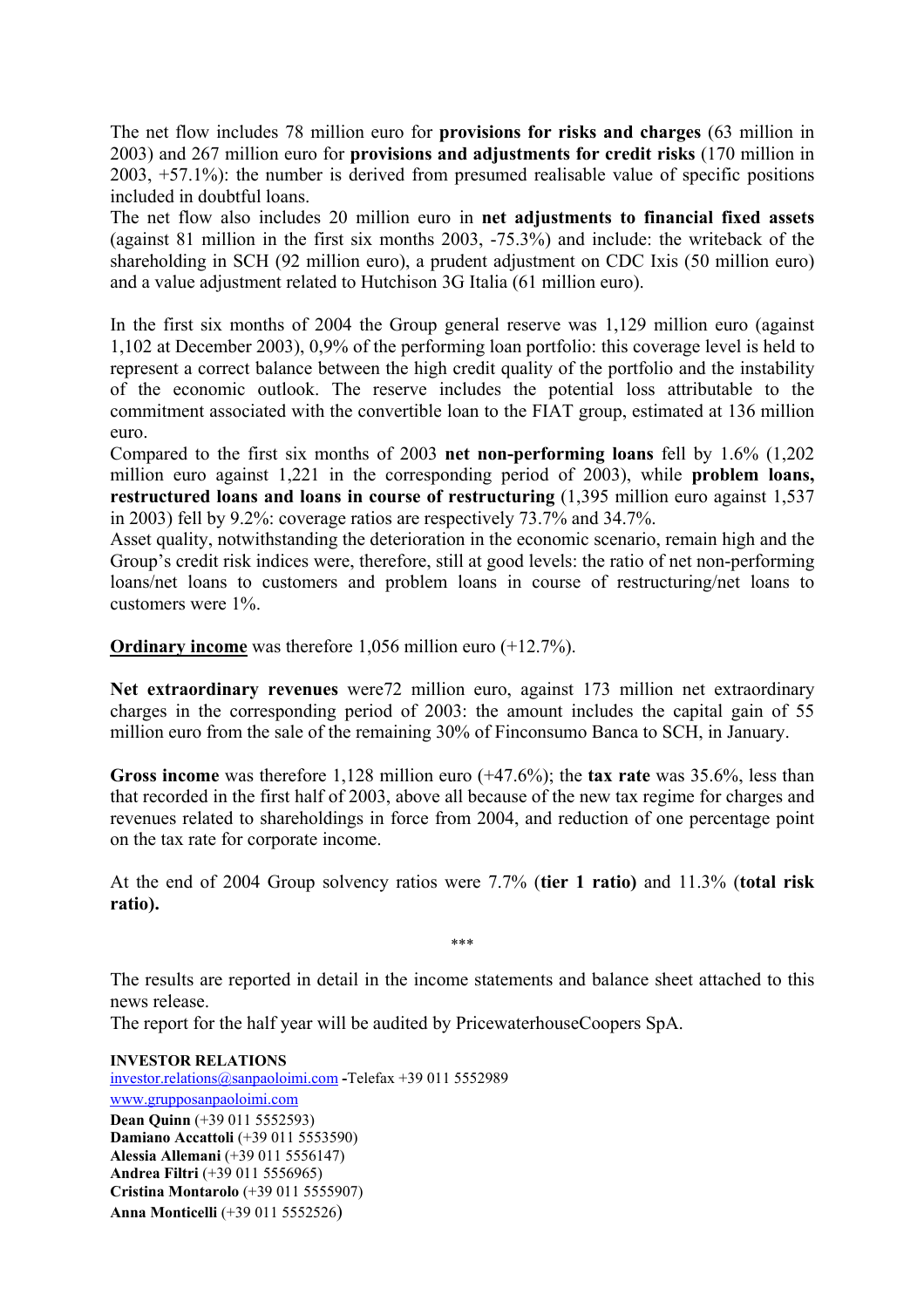# **Reclassified consolidated statement of income**

|                                                                           | H104             | H103<br>pro-forma $(1)$ | Change<br>H104/H103 | 2003             |
|---------------------------------------------------------------------------|------------------|-------------------------|---------------------|------------------|
|                                                                           |                  |                         |                     | (2)              |
|                                                                           | $(E/\text{mil})$ |                         | pro-forma $(\%)$    | $(E/\text{mil})$ |
| <b>NET INTEREST INCOME</b>                                                | 1.811            | 1.856                   | $-2,4$              | 3.716            |
| Net commissions and other net dealing revenues                            | 1.602            | 1.395                   | $+14,8$             | 3.036            |
| Profits and losses from financial transactions and dividends on shares    | 195              | 263                     | $-25,9$             | 447              |
| Profits from companies carried at equity and dividends from shareholdings | 191              | 146                     | $+30,8$             | 270              |
| NET INTEREST AND OTHER BANKING INCOME                                     | 3.799            | 3.660                   | $+3,8$              | 7.469            |
| Administrative costs                                                      | $-2.258$         | $-2.268$                | $-0,4$              | $-4.610$         |
| - personnel                                                               | $-1.388$         | $-1.410$                | $-1,6$              | $-2.841$         |
| - other administrative costs                                              | $-738$           | $-725$                  | $+1,8$              | $-1.512$         |
| - indirect duties and taxes                                               | $-132$           | $-133$                  | $-0,8$              | $-257$           |
| Other operating income, net                                               | 159              | 162                     | $-1,9$              | 329              |
| Adjustments to tangible and intangible fixed assets                       | $-207$           | $-223$                  | $-7,2$              | $-484$           |
| <b>OPERATING INCOME</b>                                                   | 1.493            | 1.331                   | $+12,2$             | 2.704            |
| Adjustments to goodwill and merger and consolidation differences          | $-72$            | $-80$                   | $-10,0$             | $-158$           |
| Provisions and net adjustments to loans and financial fixed assets        | $-365$           | $-314$                  | $+16,2$             | $-859$           |
| - provisions for risks and charges                                        | $-78$            | $-63$                   | $+23,8$             | $-195$           |
| - adjustments to loans and provisions for guarantees and                  | $-267$           | $-170$                  | $+57,1$             |                  |
| commitments                                                               |                  |                         |                     | $-724$           |
| - net adjustments to financial fixed assets                               | $-20$            | $-81$                   | $-75,3$             | 60               |
| <b>INCOME BEFORE EXTRAORDINARY ITEMS</b>                                  | 1.056            | 937                     | $+12,7$             | 1.687            |
| Net extraordinary income                                                  | 72               | $-173$                  | n.s.                | $-32$            |
| <b>INCOME BEFORE TAXES</b>                                                | 1.128            | 764                     | $+47,6$             | 1.655            |
| Income taxes for the period                                               | $-402$           | $-302$                  | $+33,1$             | $-644$           |
| Change in reserves for general banking risks                              |                  |                         |                     | 9                |
| Income attributable to minority interests                                 | $-35$            | $-21$                   | $+66,7$             | $-48$            |
| <b>NET INCOME</b>                                                         | 691              | 441                     | $+56,7$             | 972              |

*(1) The pro forma data for the first six month of 2003 have been prepared to allow a comparison on a consistent basis with those of 2004. The pro forma reflects, as per usual the exclusion from line-by-line consolidation of Banque Sanpaolo from 1 january 2003.* 

*(2) To ensure a greater comparability with 2003, the items concerning dividend taxation included in "Profits from companies valued at net equity and dividends from shareholdings" are restated in "Taxes for the period".*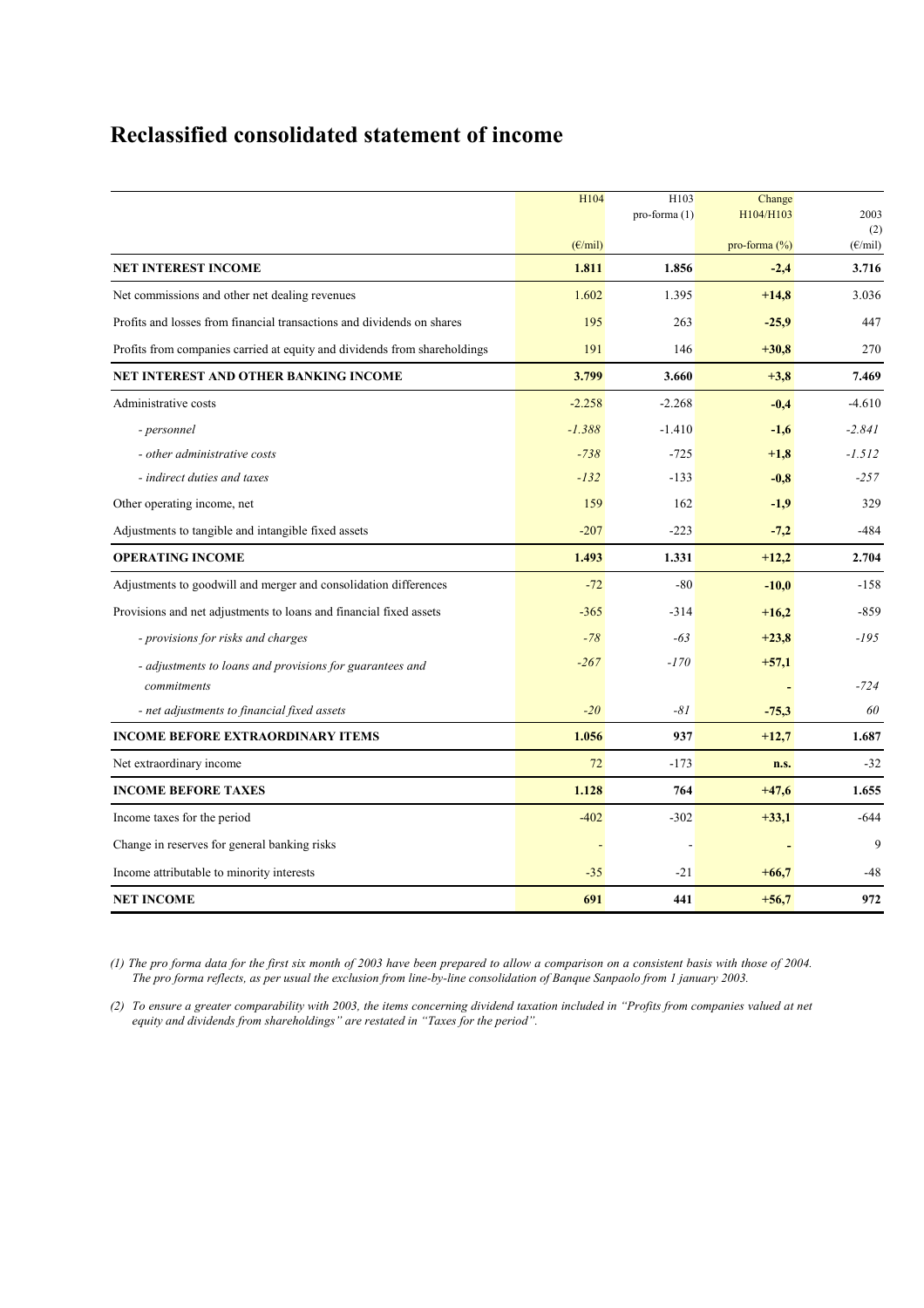## **Quarterly analysis of the reclassified consolidated statement of income**

|                                                                              | 2004                    | 2004                    |                   |                               | 2003(1)                        |                               |                         |
|------------------------------------------------------------------------------|-------------------------|-------------------------|-------------------|-------------------------------|--------------------------------|-------------------------------|-------------------------|
|                                                                              | Second<br>quarter       | First<br>quarter        | Fourth<br>quarter | Third<br>quarter<br>pro-forma | Second<br>quarter<br>pro-forma | First<br>quarter<br>pro-forma | Average<br>quarter      |
|                                                                              | $(E/\text{mil})$<br>907 | $(E/\text{mil})$<br>904 | $(E/\text{mil})$  | $(E/\text{mil})$<br>939       | $(E/\text{mil})$<br>932        | $(E/\text{mil})$<br>924       | $(E/\text{mil})$<br>929 |
| <b>NET INTEREST INCOME</b>                                                   |                         |                         | 921               |                               |                                |                               |                         |
| Net commissions and other net dealing revenues                               | 817                     | 785                     | 855               | 786                           | 713                            | 682                           | 759                     |
| Profits and losses from financial transactions and dividends on<br>shares    | 114                     | 81                      | 108               | 76                            | 178                            | 85                            | 112                     |
| Profits from companies carried at equity and dividends from<br>shareholdings | 102                     | 89                      | 61                | 63                            | 90                             | 56                            | 68                      |
| NET INTEREST AND OTHER BANKING INCOME                                        | 1.940                   | 1.859                   | 1.945             | 1.864                         | 1.913                          | 1.747                         | 1.868                   |
| Administrative costs                                                         | $-1.143$                | $-1.115$                | $-1.214$          | $-1.128$                      | $-1.152$                       | $-1.116$                      | $-1.153$                |
| - personnel                                                                  | $-695$                  | $-693$                  | $-735$            | $-696$                        | $-713$                         | $-697$                        | $-710$                  |
| - other administrative costs                                                 | $-380$                  | $-358$                  | $-422$            | $-365$                        | $-372$                         | $-353$                        | $-378$                  |
| - indirect duties and taxes                                                  | $-68$                   | $-64$                   | $-57$             | $-67$                         | $-67$                          | $-66$                         | $-64$                   |
| Other operating income, net                                                  | 83                      | 76                      | 85                | 82                            | 81                             | 81                            | 82                      |
| Adjustments to tangible and intangible fixed assets                          | $-107$                  | $-100$                  | $-148$            | $-113$                        | $-116$                         | $-107$                        | $-121$                  |
| <b>OPERATING INCOME</b>                                                      | 773                     | 720                     | 668               | 705                           | 726                            | 605                           | 676                     |
| Adjustments to goodwill and merger and consolidation differences             | $-37$                   | $-35$                   | $-43$             | $-35$                         | $-46$                          | $-34$                         | $-40$                   |
| Provisions and net adjustments to loans and financial fixed assets           | $-215$                  | $-150$                  | $-474$            | $-71$                         | $-180$                         | $-134$                        | $-215$                  |
| - provisions for risks and charges                                           | $-51$                   | $-27$                   | $-88$             | $-44$                         | $-36$                          | $-27$                         | $-49$                   |
| - adjustments to loans and provisions for                                    |                         |                         |                   |                               |                                |                               |                         |
| guarantees and commitments                                                   | $-137$                  | $-130$                  | $-432$            | $-122$                        | $-102$                         | $-68$                         | $-181$                  |
| - net adjustments to financial fixed                                         |                         |                         |                   |                               |                                |                               |                         |
| assets                                                                       | $-27$                   | $7\phantom{.0}$         | 46                | 95                            | $-42$                          | $-39$                         | 15                      |
| <b>INCOME BEFORE EXTRAORDINARY ITEMS</b>                                     | 521                     | 535                     | 151               | 599                           | 500                            | 437                           | 421                     |
| Net extraordinary income                                                     | 13                      | 59                      | 179               | $-38$                         | $-215$                         | 42                            | $\mbox{-}8$             |
| <b>INCOME BEFORE TAXES</b>                                                   | 534                     | 594                     | 330               | 561                           | 285                            | 479                           | 413                     |
| Income taxes for the period                                                  | $-212$                  | $-190$                  | $-133$            | $-209$                        | $-113$                         | $-189$                        | $-161$                  |
| Change in reserves for general banking risks                                 |                         | Ĭ,                      | 3                 | 6                             | $\overline{\phantom{a}}$       |                               | $\overline{2}$          |
| Income attributable to minority interests                                    | $-17$                   | $-18$                   | $-14$             | $-13$                         | $-12$                          | $-9$                          | $-12$                   |
| <b>NET INCOME</b>                                                            | 305                     | 386                     | 186               | 345                           | 160                            | 281                           | 242                     |

*(1) The pro forma data for the first three quarters of 2003 have been prepared to allow a comparison on a consistent basis. the pro forma figures reflect, as per usual, the line-by-line consolidation of Inter-Europa Bank and proportional consolidation of Cassa dei Risparmi di Forlì from 1 January 2003, as well as the exclusion from line-by-line consolidation of Banque Sanpaolo and proportional consolidation of Finconsumo Banca from the same date. Only for the second and third quarters of 2003, the items concerning dividend taxation included in "Profits from companies valued at net equity and dividends from shareholdings" are restated in "Taxes for the period".*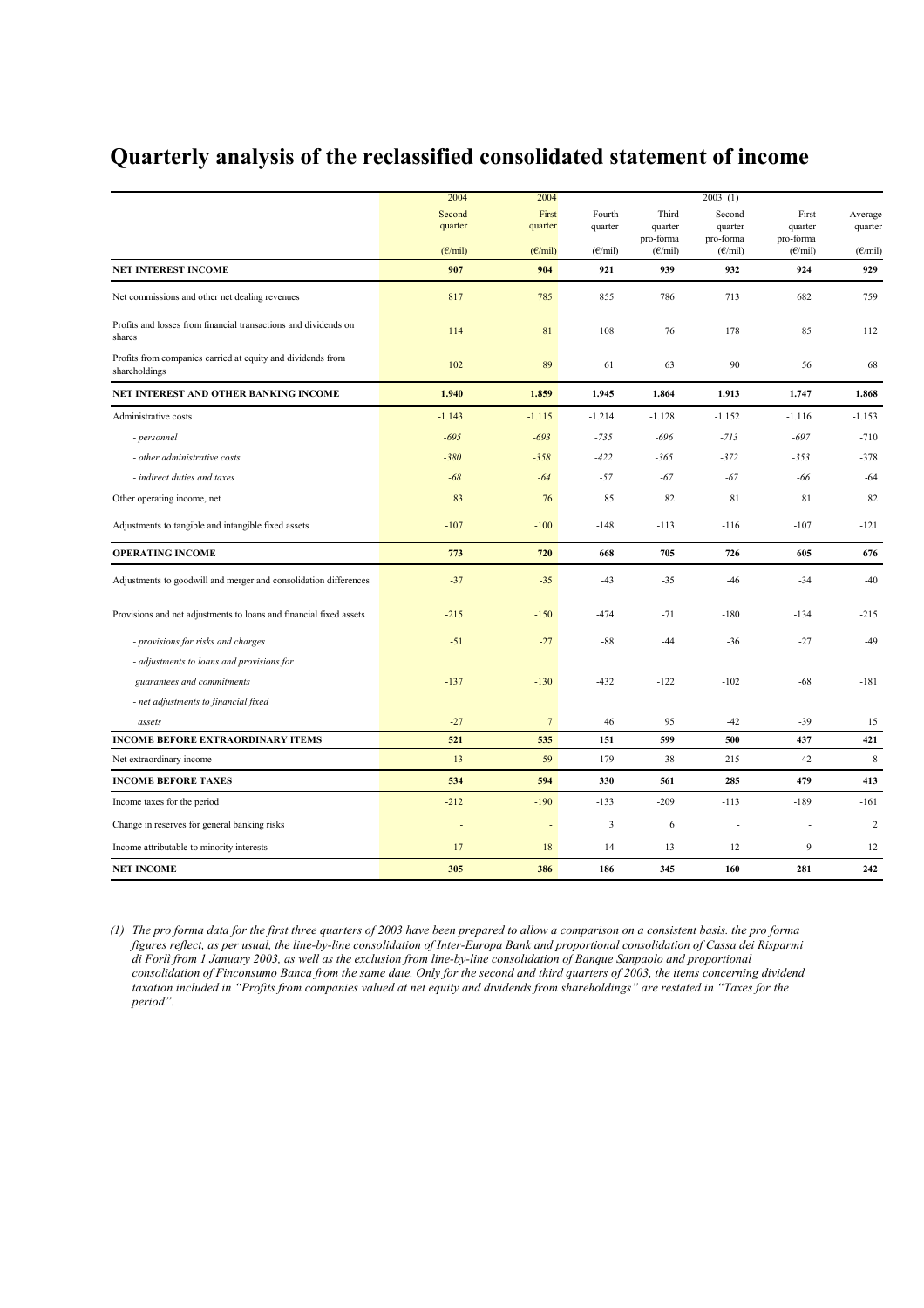|                                                                | 31/06/2004       | 31/6/2003               | Change 31/6/04-   | 31/12/2003                                                                                    |  |
|----------------------------------------------------------------|------------------|-------------------------|-------------------|-----------------------------------------------------------------------------------------------|--|
|                                                                |                  | pro-forma $(1)$         | 31/6/03 pro-forma |                                                                                               |  |
| <b>ASSETS</b>                                                  | $(E/\text{mil})$ | $(\epsilon/\text{mil})$ | $(\%)$            | $(\epsilon$ /mil)                                                                             |  |
| Cash and deposits with central banks and post offices          | 1.037            | 974                     | $+6,5$            | 1.474                                                                                         |  |
| Loans                                                          | 146.924          | 146.381                 | $+0,4$            | 146.877                                                                                       |  |
| - due from banks                                               | 22.147           | 20.050                  | $+10,5$           | 22.278                                                                                        |  |
| - loans to customers                                           | 124.777          | 126.331                 | $-1,2$            | 124.599                                                                                       |  |
| Dealing securities                                             | 31.772           | 24.580                  | $+29,3$           | 22.357                                                                                        |  |
| Fixed assets                                                   | 9.682            | 9.586                   | $+1,0$            | 9.822                                                                                         |  |
| - investment securities                                        |                  | 2.895                   |                   | 2.935                                                                                         |  |
| - equity investments                                           | 4.559            | 4.253                   | $+7,2$            | 4.572                                                                                         |  |
| - intangible fixed assets                                      | 305              | 339                     | $-10,0$           | 343                                                                                           |  |
| - tangible fixed assets                                        | 1.901            | 2.099                   | $-9,4$            | 1.972                                                                                         |  |
| Differences arising on consolidation and on application of the |                  |                         |                   |                                                                                               |  |
| equity method                                                  | 896              | 1.027                   | $-12,8$           | 959                                                                                           |  |
| Other assets                                                   | 22.614           | 26.460                  | $-14,5$           | 21.091                                                                                        |  |
|                                                                |                  |                         |                   |                                                                                               |  |
| <b>Total assets</b>                                            | 212.925          | 209.008                 | $+1,9$            | 202.580                                                                                       |  |
|                                                                |                  |                         |                   |                                                                                               |  |
| <b>LIABILITIES</b>                                             |                  |                         |                   |                                                                                               |  |
| Payables                                                       | 168.149          | 160.518                 | $+4,8$            |                                                                                               |  |
| - due to banks                                                 | 32.570           | 28.087                  | $+16,0$           |                                                                                               |  |
| - due to customers and securities issued                       | 135.579          | 132.431                 | $+2,4$            |                                                                                               |  |
| Provisions                                                     | 4.001            | 3.680                   | $+8,7$            |                                                                                               |  |
| - for taxation                                                 | 795              | 436                     | $+82,3$           |                                                                                               |  |
| - for termination indemnities                                  | 929              | 971                     | $-4,3$            |                                                                                               |  |
| - for risks and charges                                        | 1.973            | 1.925                   | $+2,5$            |                                                                                               |  |
| - for pensions and similar                                     | 304              | 348                     | $-12,6$           |                                                                                               |  |
| Other liabilities                                              | 22.683           | 27.311                  | $-16,9$           |                                                                                               |  |
| Subordinated liabilities                                       | 6.801            | 6.784                   | $+0,3$            |                                                                                               |  |
| Minority interests                                             | 318              | 292                     | $+8,9$            | 160.255<br>28.534<br>131.721<br>4.019<br>732<br>946<br>2.037<br>304<br>20.626<br>6.414<br>271 |  |
| Shareholders' equity                                           | 10.973           | 10.423                  | $+5,3$            | 10.995                                                                                        |  |

## **Reclassified consolidated balance sheet**

**1)** The pro forma data at 30 June 2003, were prepared to allow comparison on a consistent basis. The pro forma situations reflect conventionally the exclusion from the area of full consolidation of Banque Sanpaolo from 1 January 2003